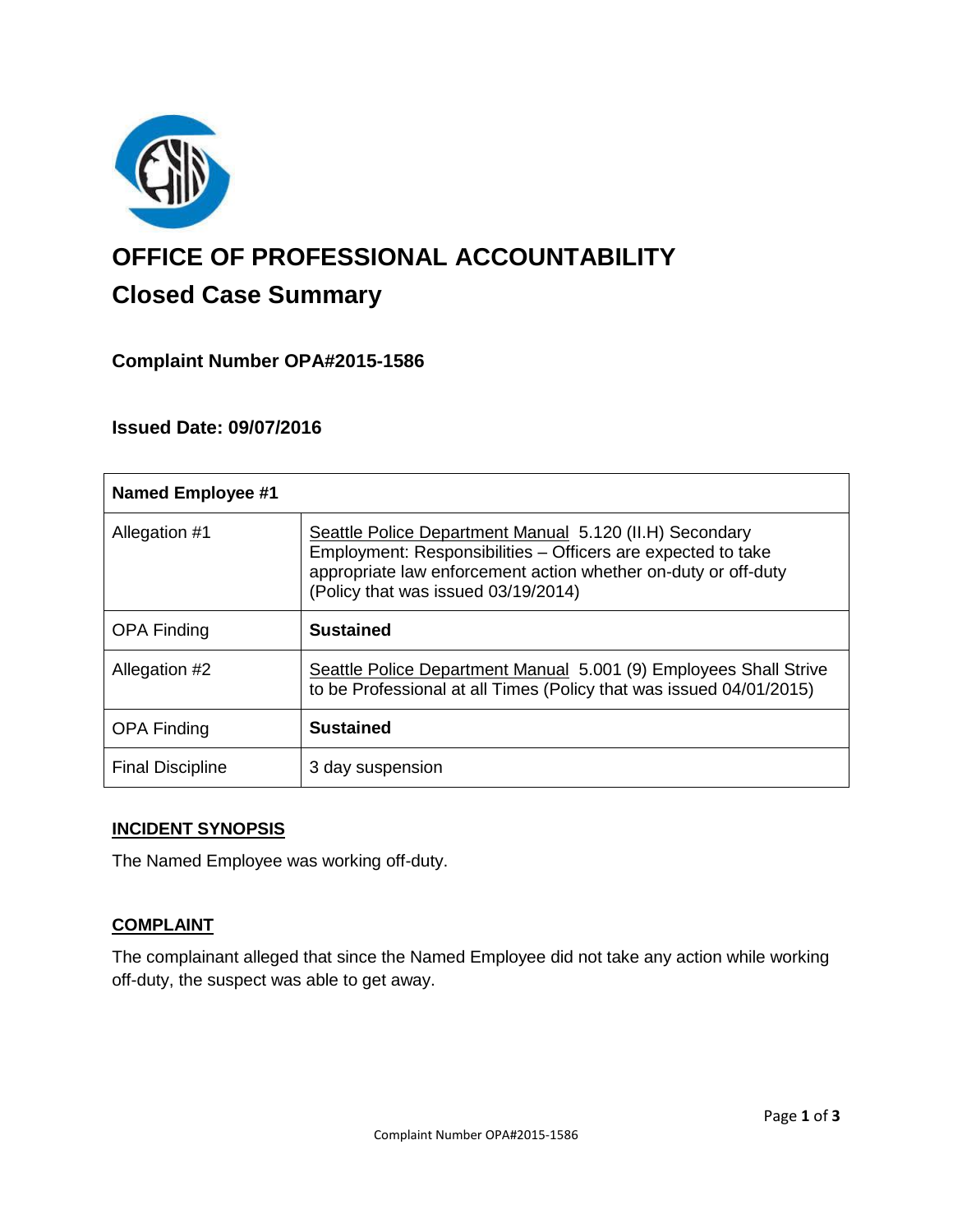## **INVESTIGATION**

The OPA investigation included the following actions:

- 1. Review of the complaint email
- 2. Interview of the complainant
- 3. Review of 911 call
- 4. Review of In-Car Video (ICV)
- 5. Search for and review of all relevant records and other evidence
- 6. Interview of SPD employees

### **ANALYSIS AND CONCLUSION**

Although the Named Employee was not on-duty being paid by SPD, he was in a SPD uniform, armed and equipped with a SPD radio and other equipment and working for a private employer (the store) under a secondary work permit approved by his supervisor. The Named Employee clearly had an obligation to follow SPD Policy and conduct himself in a manner consistent with the expectations of the Department. The evidence is clear that the complainant entered the store where the Named Employee was working and told him she had been assaulted. It is also clear the complainant had just been assaulted and followed the assailant down the block and into the store. The complainant says she asked the Named Employee for police assistance as the victim of an assault and pointed out the assailant to the Named Employee. The Named Employee agreed that the complainant told him she had been assaulted. He recalled her asking him, "What are you going to do about it," but did not remember the complainant pointing out the assailant. Furthermore, the complainant asserted that the Named Employee refused to either take action himself or call 911 to summon assistance from an on-duty officer. The complainant made these same allegations to the officer who responded to the scene in response to the 911 call the complainant eventually made on a bystander's phone. The Named Employee remembered the complainant making a disturbance in the store, but did not recall the complainant specifically asking him to call 911 or do anything else for her. The Named Employee had the impression at the time the complainant was in some sort of crisis. He did not think there was any police action he needed to take. The Named Employee did recall seeing the complainant outside the store speaking on a phone after she left. He then heard a police radio call for officers to respond to the store on a report of a woman being assaulted. The Named Employee had a police radio with him which he could have used to summon an on-duty officer to assist the complainant. However, the Named Employee did not take any action or notify radio he was on-scene. The Named Employee knew the complainant was claiming she had been assaulted and that she specifically asked him to do something about it. It was clear to the Named Employee that the complainant was upset and appeared to be in some sort of crisis. The Named Employee also saw the complainant interact or have a confrontation with a man inside the store who then stated it was he who had been assaulted by the complainant. A reasonable officer would conclude from this that a crime (some sort of assault) may have taken place involving the complainant and the man. At this point, the Named Employee had an obligation under SPD Policy 5.120(II.H) to take some sort of law enforcement action to ensure, if